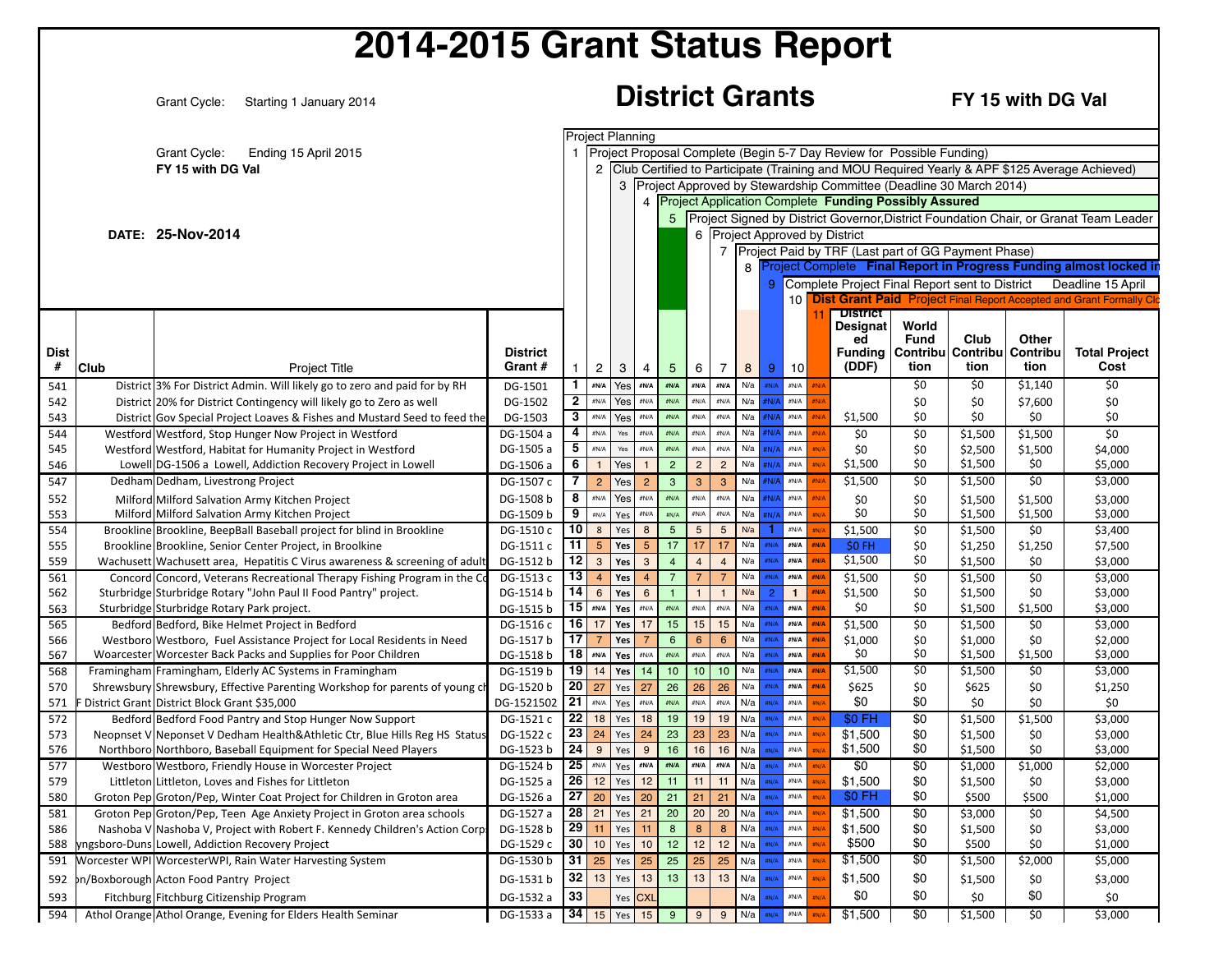| 595        |                   | Ayer Ayer, Household Ramp Project in Ayer                                                    | DG 1534 a        | 35   | 28              | Yes          | 28   | 28                                  | 28   | 28                               | N/a | #N/A        | $\# \mathsf{N}/\mathsf{A}$ |             | \$1,500        | \$0                       | \$1,500                                | \$1,500      | \$3,000   |
|------------|-------------------|----------------------------------------------------------------------------------------------|------------------|------|-----------------|--------------|------|-------------------------------------|------|----------------------------------|-----|-------------|----------------------------|-------------|----------------|---------------------------|----------------------------------------|--------------|-----------|
| 596        |                   | Leominster Leominster Fuel Assistance Project.                                               | DG-1535 a        | 36   | 22              | Yes          | 22   | 22                                  | 22   | 22                               | N/a | #N/A        | $\#N/A$                    |             | \$1,500        | \$0                       | \$1,500                                | \$1,500      | \$3,000   |
| 600        |                   | Concord Concord, Holiday Tree Project                                                        | DG-1536 c        | 37   | 16              | Yes          | 16   | 14                                  | 14   | 14                               | N/a | #N/A        | $\#N/A$                    |             | \$0 FH         | \$0                       | \$1,500                                | \$1,500      | \$3,000   |
| 601        |                   | Wachusett Wachusett area, Food Bank Project                                                  | DG-1537 b        | 38   | 19              | Yes          | 19   | 18                                  | 18   | 18                               | N/a | #N/A        | $\#N/A$                    |             | \$0 FH         | \$0                       | \$1,500                                | \$1,500      | \$3,000   |
| 602        |                   | Framingham Framingham, Public Park Improvement Project                                       | DG-1538 b        |      | $39$ $\sqrt{3}$ | Yes          | #N/A | #N/A                                | #N/A | #N/A                             | N/a | ±N//        | $\# \mathsf{N}/\mathsf{A}$ |             | \$0            | \$0                       | \$1,500                                | \$1,500      | \$3,000   |
| 604        |                   | Fitchburg Fitchburg Food Bank Project #1                                                     | DG-1539 a        | 40   | 30              | Yes          | 30   | 30                                  | 30   | 30                               | N/a |             | $\#N/A$                    |             | \$1,375        | \$0                       | \$1,375                                | \$0          | \$2,750   |
| 605        |                   | Fitchburg Fitchburg Food Bank Project #2                                                     | DG-1540 a        | 41   | #N/A            | Yes          | #N/A | #N/A                                | #N/A | $\#N/A$                          | N/a | #N/A        | $\# \mathsf{N}/\mathsf{A}$ |             | \$0            | \$0                       | \$1,000                                | \$1,000      | \$2,000   |
| 606        |                   | Newton Newton, Dictionary Project                                                            | DG 1541 c        | 42   | 23              | Yes          | 23   | 24                                  | 24   | 24                               | N/a | <b>HN/A</b> | $\# \mathsf{N}/\mathsf{A}$ |             | \$1,500        | \$0                       | \$1,050                                | \$0          | \$2,100   |
| 608        |                   | Marlboro Marlboro, Parental Mental Health Project in Marlboro                                | DG-1542          | 43   | 29              | Yes          | 29   | 29                                  | 29   | 29                               | N/a | #N/A        | $\#N/A$                    |             | \$1,500        | \$0                       | \$1,500                                | \$1,500      | \$3,000   |
| $^{\circ}$ |                   |                                                                                              | $\mathbf{0}$     | #N/A | #N/A            | $\Omega$     | #N/A | #N/A                                | #N/A | #N/A                             | N/a | #N/A        | #N/A                       | #N/A        | \$0            | \$0                       | SO                                     | \$0          | \$0       |
| $\Omega$   |                   |                                                                                              | $\Omega$         | #N/A | #N/A            | $\circ$      | #N/A | #N/A                                | #N/A | #N/A                             | N/a | #N/A        | #N/A                       | #N/A        | \$0            | \$0                       | S0                                     | \$0          | \$0       |
| $\Omega$   |                   |                                                                                              | $\circ$          | #N/A | #N/A            | $\mathbf{0}$ | #N/A | #N/A                                | #N/A | #N/A                             | N/a | #N/A        | #N/A                       | H N/l       | \$0            | \$0                       | SO                                     | \$0          | \$0\$     |
|            |                   |                                                                                              | $\overline{0}$   | #N/A | #N/A            | $\circ$      | #N/A | #N/A                                | #N/A | #N/A                             | N/a | #N/A        | #N/A                       | <b>HN/A</b> | \$0            | \$0                       | SO                                     | \$0          | \$0       |
|            |                   |                                                                                              | $\overline{0}$   | #N/A | #N/A            | $\mathbf 0$  | #N/A | #N/A                                | #N/A | #N/A                             | N/a | #N/A        | #N/A                       | #N/A        | \$0            | \$0                       | SO                                     | \$0          | \$0       |
|            |                   |                                                                                              |                  |      |                 |              |      |                                     |      |                                  |     |             |                            |             |                |                           |                                        |              |           |
|            |                   |                                                                                              |                  |      |                 |              |      |                                     |      |                                  |     |             |                            |             |                |                           |                                        |              |           |
|            |                   | Lt Green most likely Locked in Yellow may not be locked in                                   |                  |      |                 |              |      |                                     |      |                                  |     |             |                            |             |                |                           |                                        |              |           |
|            |                   | Items Highlighed in Yellow are the latest changes                                            |                  |      |                 |              |      |                                     |      |                                  |     |             |                            |             |                |                           |                                        |              |           |
|            |                   |                                                                                              | Stage ---------> | 1.   | 2               | 3            | 4    | 5                                   | 6    | $\overline{7}$                   | 8   | 9           | $10$ 11                    |             |                | <----Tentative Funding    |                                        |              |           |
|            | Non-Priority Fund | FH 15 April for Clubs Waiting for funding of those clubs late Reporting                      |                  |      |                 |              |      |                                     |      |                                  |     |             |                            |             |                | <-- Cash Locked in Almost |                                        |              |           |
|            |                   | FH = Funding Hold until 30 Nov (Below \$100 Ave or More then \$1,000 double project request) |                  |      |                 |              |      |                                     |      |                                  |     |             |                            |             |                | <-----CASH Paid           |                                        |              |           |
|            |                   |                                                                                              |                  |      |                 |              |      |                                     |      | <b>Amount Committed to date:</b> |     |             |                            |             | \$35,000       | \$0                       | \$54,300                               | \$33,990     | \$112,500 |
|            |                   |                                                                                              |                  |      |                 |              |      | Amount Allocated for this year:     |      |                                  |     |             |                            |             | \$35,000       | <b>WF</b>                 | <b>CF</b>                              | <b>OTHER</b> | <b>TP</b> |
|            |                   |                                                                                              |                  |      |                 |              |      |                                     |      | <b>Balance Left to Spend:</b>    |     |             |                            |             | S <sub>0</sub> |                           |                                        |              |           |
|            |                   |                                                                                              |                  |      |                 |              |      | DDF Balance if all requests funded: |      |                                  |     |             |                            |             | $-$16,500$     |                           | <b>Funding for a Project Marked</b>    |              |           |
|            |                   |                                                                                              |                  |      |                 |              |      |                                     |      |                                  |     |             |                            |             |                |                           | In Light Green is NOT Formally Assured |              |           |
|            |                   |                                                                                              |                  |      |                 |              |      |                                     |      |                                  |     |             |                            |             |                |                           | unless FINAL Report is Prompt          |              |           |
|            |                   |                                                                                              |                  |      |                 |              |      |                                     |      |                                  |     |             |                            |             |                |                           |                                        |              |           |
|            |                   |                                                                                              |                  |      |                 |              |      |                                     |      |                                  |     |             |                            |             |                |                           |                                        |              |           |
|            |                   |                                                                                              |                  |      |                 |              |      |                                     |      |                                  |     |             |                            |             |                |                           |                                        |              |           |
|            |                   |                                                                                              |                  |      |                 |              |      |                                     |      |                                  |     |             |                            |             |                |                           |                                        |              |           |

## **2014-2015 Grant Status Report** Grant Cycle: Starting 1 January 2014 **Global Grants FY 15 with DG Val**

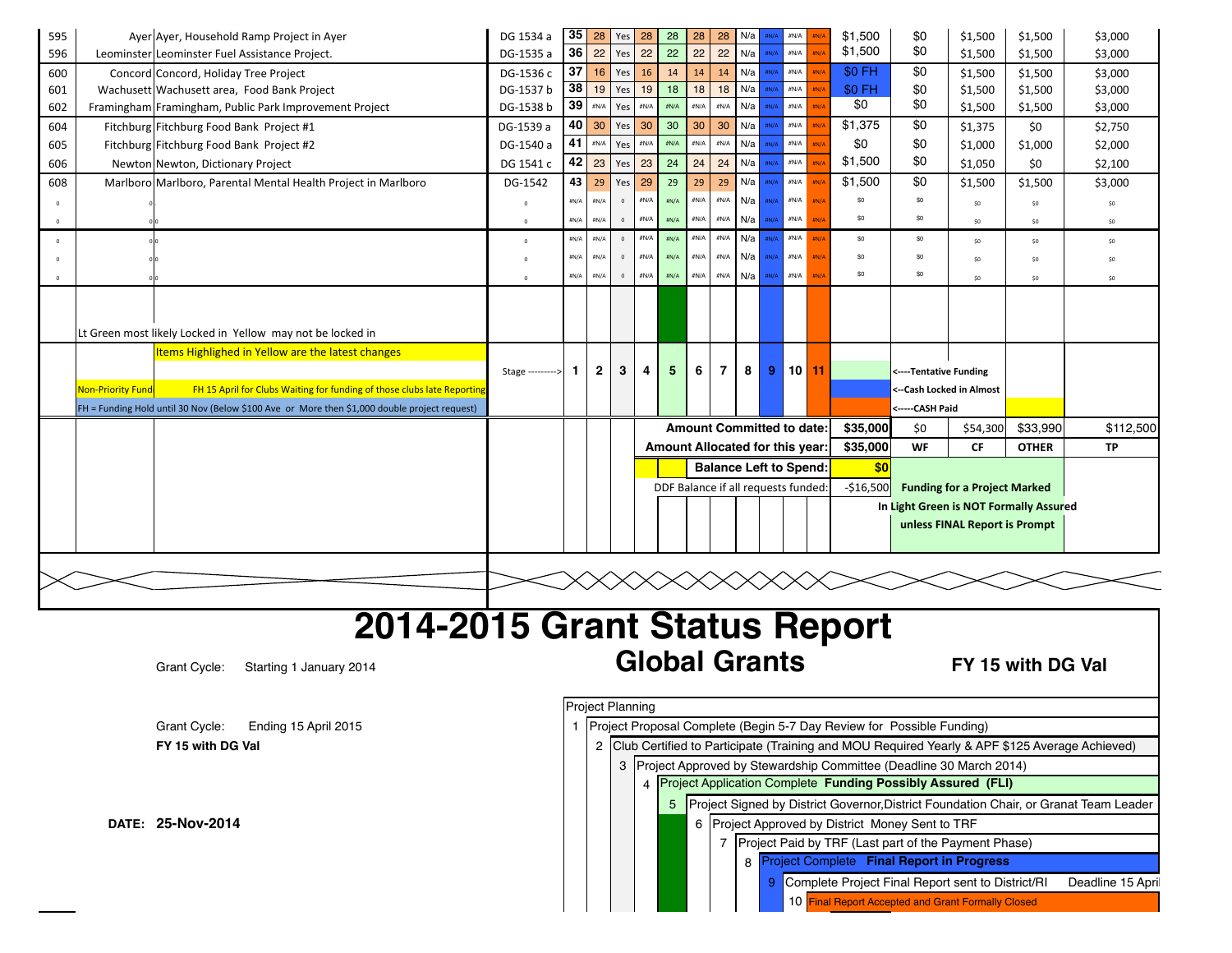| Dist<br>#<br><b>Club</b>                                                                                                                |
|-----------------------------------------------------------------------------------------------------------------------------------------|
| 281<br>Brookline Honduras, Water Project                                                                                                |
| 354                                                                                                                                     |
| Framingham Zambia, Computer Training Program & Center<br>385<br>Sturbridge Kosovo, Medical Training for Accident and Burn Center        |
| 415<br>Concord Haiti, 11 Seat Land Cruiser Vehicle for the St. Joes School                                                              |
| 442<br>ashoba Valley Dominican Republic Mobile Dental Clinic                                                                            |
| 474<br>Southborough Brazil Eye Clinic grant in Brazil                                                                                   |
|                                                                                                                                         |
| Southborough USA, to help provide firefighting equipment to Rockaway Point Vol MG-79,530b<br>475                                        |
| 503<br>Concord Kenya Water Project                                                                                                      |
| 508<br>Bedford Mali Health Project in Mali                                                                                              |
| Fitchburg India, Electrophysiological Diagnostic Unit for retina treatment to TGG-A<br>510                                              |
| Brookline Brazil, Youth Development, Judo Program - "Ajudou" (Help) for Bri GG 1414254 d 11 10 Yes 9 9 9 10 5<br>514                    |
| 532<br>Needham Dominican Republic, Gift of Life Project                                                                                 |
| 533<br>Watertown Phlippine, Huricane Relief Water Filter Project                                                                        |
|                                                                                                                                         |
|                                                                                                                                         |
| 540 Montachusett Liberia, School Project                                                                                                |
| , Wachusett│India, Mobile Blood Collection Van in the city of Pune, In(GG 1524762│ 1 │ <mark>8 │</mark> Yes│ 5 │ 6 │ 4 │ கூடி│ க<br>557 |
| Wellesley Puerto Rico, Middle School Peer mentor training, suppor GG1525732d 2 3 Yes 2 Draft MA   MA   MA   MA<br>560                   |
| Waltham Tibet, Inbound Global Grant Scholar Robert Nangchukja GG-1418010 3 6 Yes/ 3 4 1 1<br>564                                        |
| 574<br>Newton India, Solid Waste & Clean Water Management Project                                                                       |
| 549<br>Bedford World Peace Scholar Amber Atteridg 2 Years                                                                               |
| 575<br>Bedford World Peace Certificate Scholar Louisa French 3 Months WPS c2                                                            |
| 578<br>Worcester Haiti, School & Community Well Project in Haiti                                                                        |
| 582<br>Worcester India, School Project in Calcutta Gov Special                                                                          |
| 585<br>Watertown Watertown, World Peace Scholar: Thomas Stevenson                                                                       |
| shoba V/WPI Guatemala, Rain Water Harvesting Project in Guatemala GG-1524401 10 7   Yes 4   Draft 2   MA   MA  <br>587                  |
| 597<br>Leominster India, Leominster E-Learning Project in India                                                                         |
| 603<br>Fitchburg Afganistan, Girls' School Project in Afganistan                                                                        |
| 607 ponset Valley Tanzania Engineer Without Boards Project in Tanzania GG C                                                             |
|                                                                                                                                         |
|                                                                                                                                         |
|                                                                                                                                         |
|                                                                                                                                         |
|                                                                                                                                         |
|                                                                                                                                         |
|                                                                                                                                         |
|                                                                                                                                         |
|                                                                                                                                         |
|                                                                                                                                         |
|                                                                                                                                         |
|                                                                                                                                         |
|                                                                                                                                         |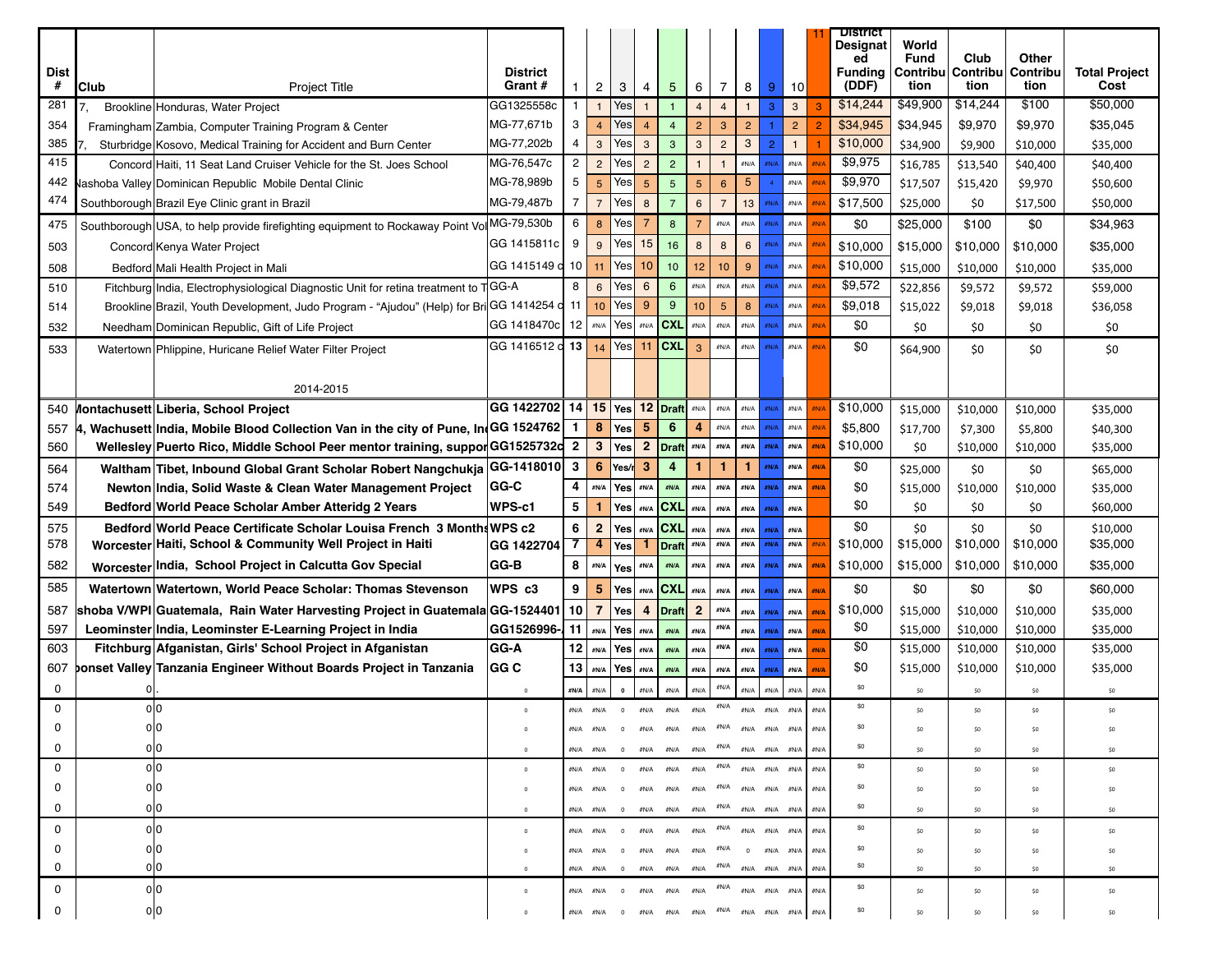| 0        | 0 0               |                                                                                              | $\mathbf{0}$                                                    | #N/A #N/A      | $\Omega$ |      | $\#N/A$ $\#N/A$ $\#N/A$                            |               | #N/A           |   | #N/A #N/A #N/A #N/A                |        |    | \$0                                                         | \$0                    | \$0                      | \$0          | \$0             |
|----------|-------------------|----------------------------------------------------------------------------------------------|-----------------------------------------------------------------|----------------|----------|------|----------------------------------------------------|---------------|----------------|---|------------------------------------|--------|----|-------------------------------------------------------------|------------------------|--------------------------|--------------|-----------------|
| $\Omega$ | olo               |                                                                                              | $\mathbf 0$                                                     | #N/A #N/A      | $\Omega$ | #N/A |                                                    | $#N/A$ $#N/A$ | #N/A           |   | #N/A #N/A #N/A #N/A                |        |    | \$0                                                         | \$0                    | SO                       | SO           | \$0             |
| 0        | olo               |                                                                                              |                                                                 | #N/A #N/A      |          |      | #N/A                                               | #N/A          | #N/A           |   | #N/A #N/A #N/A #N/A                |        |    | \$0                                                         | SO <sub>1</sub>        | SO                       | \$0          |                 |
| 0        | 이0                |                                                                                              | $\mathbf 0$                                                     | #N/A #N/A      |          | #N/A |                                                    |               |                |   | #N/A #N/A #N/A #N/A #N/A #N/A #N/A |        |    | \$0                                                         | \$0                    | \$0                      | \$0          | SO <sub>1</sub> |
| 0        | 0 0               |                                                                                              |                                                                 | #N/A #N/A      | $\Omega$ | #N/A | #N/A                                               | #N/A          | #N/A           |   | #N/A #N/A #N/A #N/A                |        |    | \$0                                                         | \$0                    | \$0                      | \$0          | \$0             |
| O        | 0lO               |                                                                                              |                                                                 | #N/A #N/A      | $\Omega$ |      | #N/A #N/A #N/A #N/A #N/A #N/A #N/A #N/A            |               |                |   |                                    |        |    | \$0                                                         | \$0                    | \$0                      | \$0          | \$0             |
|          |                   |                                                                                              |                                                                 |                |          |      |                                                    |               |                |   |                                    |        |    |                                                             |                        |                          |              |                 |
|          |                   | Lt Green most likely Locked in Yellow may not be locked in                                   |                                                                 |                |          |      |                                                    |               |                |   |                                    |        |    |                                                             |                        |                          |              |                 |
|          |                   | Items Highlighed in Yellow are the latest changes                                            |                                                                 |                |          |      |                                                    |               |                |   |                                    |        |    |                                                             |                        |                          |              |                 |
|          |                   |                                                                                              | Stage --------->                                                | $\overline{2}$ | 3        | 4    | 5 <sup>5</sup>                                     | 6             | $\overline{7}$ | 8 | 9                                  | l 10 l | 11 |                                                             | <----Tentative Funding |                          |              |                 |
|          | Non-Priority Fund | FH 15 April for Clubs Waiting for funding of those clubs late Reporting                      |                                                                 |                |          |      |                                                    |               |                |   |                                    |        |    |                                                             |                        | <--Cash Locked in Almost |              |                 |
|          |                   | FH = Funding Hold until 30 Nov (Below \$100 Ave or More then \$1,000 double project request) |                                                                 |                |          |      |                                                    |               |                |   |                                    |        |    |                                                             | <-----CASH Paid        |                          |              |                 |
|          |                   |                                                                                              |                                                                 |                |          |      |                                                    |               |                |   |                                    |        |    | Balances--->: \$191,024   \$499,515   \$199,064   \$222,330 |                        |                          |              | \$1,011,366     |
|          |                   | Pw= Problem with Project and Report Warning from TRF                                         | Adj & Interest on District portion of Previous Year World Fund: |                |          |      |                                                    |               |                |   |                                    |        |    | \$2,144                                                     | <b>WF</b>              | <b>CF</b>                | <b>OTHER</b> | <b>TP</b>       |
|          |                   |                                                                                              |                                                                 |                |          |      | Umencumbered balance from Previous Year:           |               |                |   |                                    |        |    | \$29,714                                                    |                        |                          |              |                 |
|          |                   |                                                                                              | District Designated Approved Funds from Previous Years:         |                |          |      |                                                    |               |                |   |                                    |        |    | \$145,224                                                   |                        |                          |              |                 |
|          |                   | Items Highlighed in Yellow are the latest changes                                            |                                                                 |                |          |      | District Designated Funds Available for this Year: |               |                |   |                                    |        |    | \$36,244                                                    |                        |                          |              |                 |
|          |                   | Watch this Balance to see if 10K funding is still available for your project ---->           |                                                                 |                |          |      | Remaining DDF Balance to Spend for This year:      |               |                |   |                                    |        |    | \$22,302                                                    |                        |                          |              |                 |
|          |                   |                                                                                              |                                                                 |                |          |      | DDF BALANCE IF ALL PROJECTS ARE FUNDED-->          |               |                |   |                                    |        |    | -\$7,698                                                    |                        |                          |              |                 |
|          |                   |                                                                                              |                                                                 |                |          |      |                                                    |               |                |   |                                    |        |    | <b>DDF</b>                                                  |                        |                          |              |                 |

Corinne Braciska Grant Status Report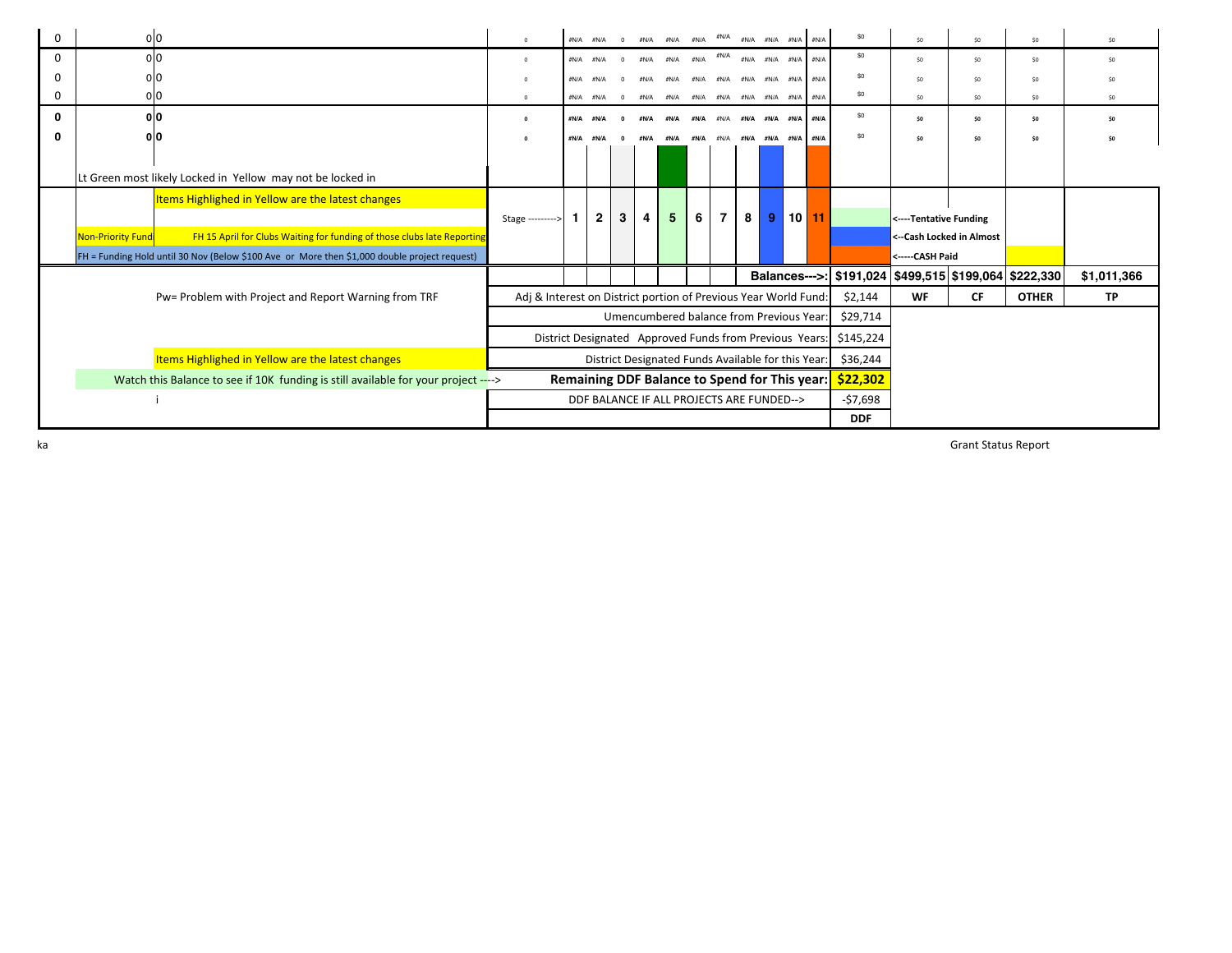| <b>sed</b><br>Last Year<br>Club<br>Average<br>Contribution<br>to TRF AF |
|-------------------------------------------------------------------------|
| <b>NA</b>                                                               |
| <b>NA</b>                                                               |
| <b>NA</b>                                                               |
| \$104                                                                   |
| \$104                                                                   |
| \$139                                                                   |
| \$104                                                                   |
| \$148                                                                   |
| \$148                                                                   |
| \$176                                                                   |
| \$176                                                                   |
| \$224                                                                   |
| \$116                                                                   |
| \$137                                                                   |
| \$137                                                                   |
| \$308                                                                   |
| \$105                                                                   |
| \$137                                                                   |
| \$169                                                                   |
| \$156                                                                   |
| \$121                                                                   |
| \$308                                                                   |
| \$154                                                                   |
| \$109                                                                   |
| \$105                                                                   |
| \$133                                                                   |
| \$132                                                                   |
| \$132                                                                   |
| \$154                                                                   |
| \$175                                                                   |
| \$137                                                                   |
| \$306                                                                   |
| \$115                                                                   |
| \$175                                                                   |

Project Complete **Final Report in Progress Funding almost locked in**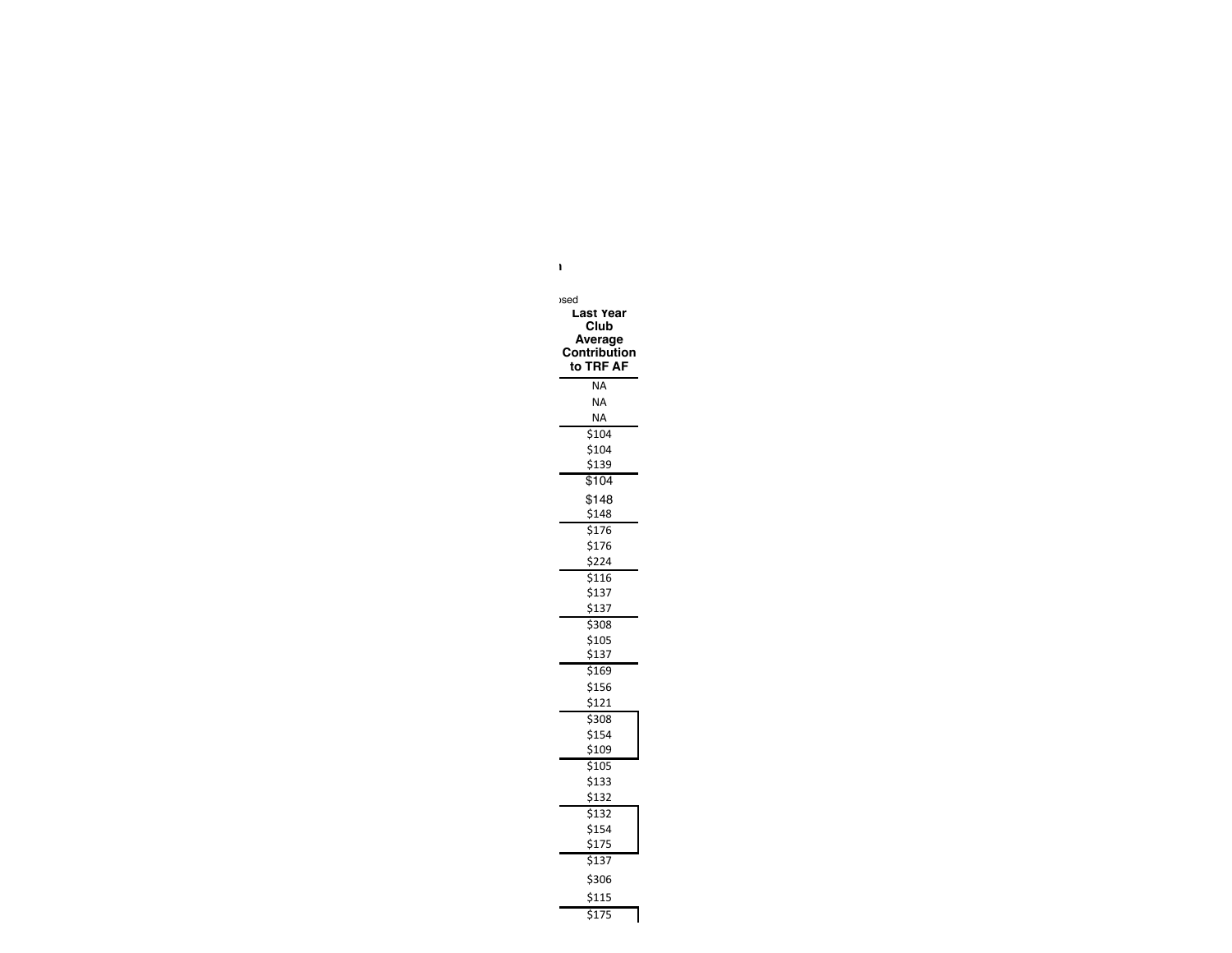| \$434 |  |
|-------|--|
| \$100 |  |
| \$116 |  |
| \$224 |  |
| \$169 |  |
| \$115 |  |
| \$115 |  |
| \$127 |  |
| \$131 |  |
| 0     |  |
| 0     |  |
| 0     |  |
| 0     |  |
| 0     |  |
|       |  |

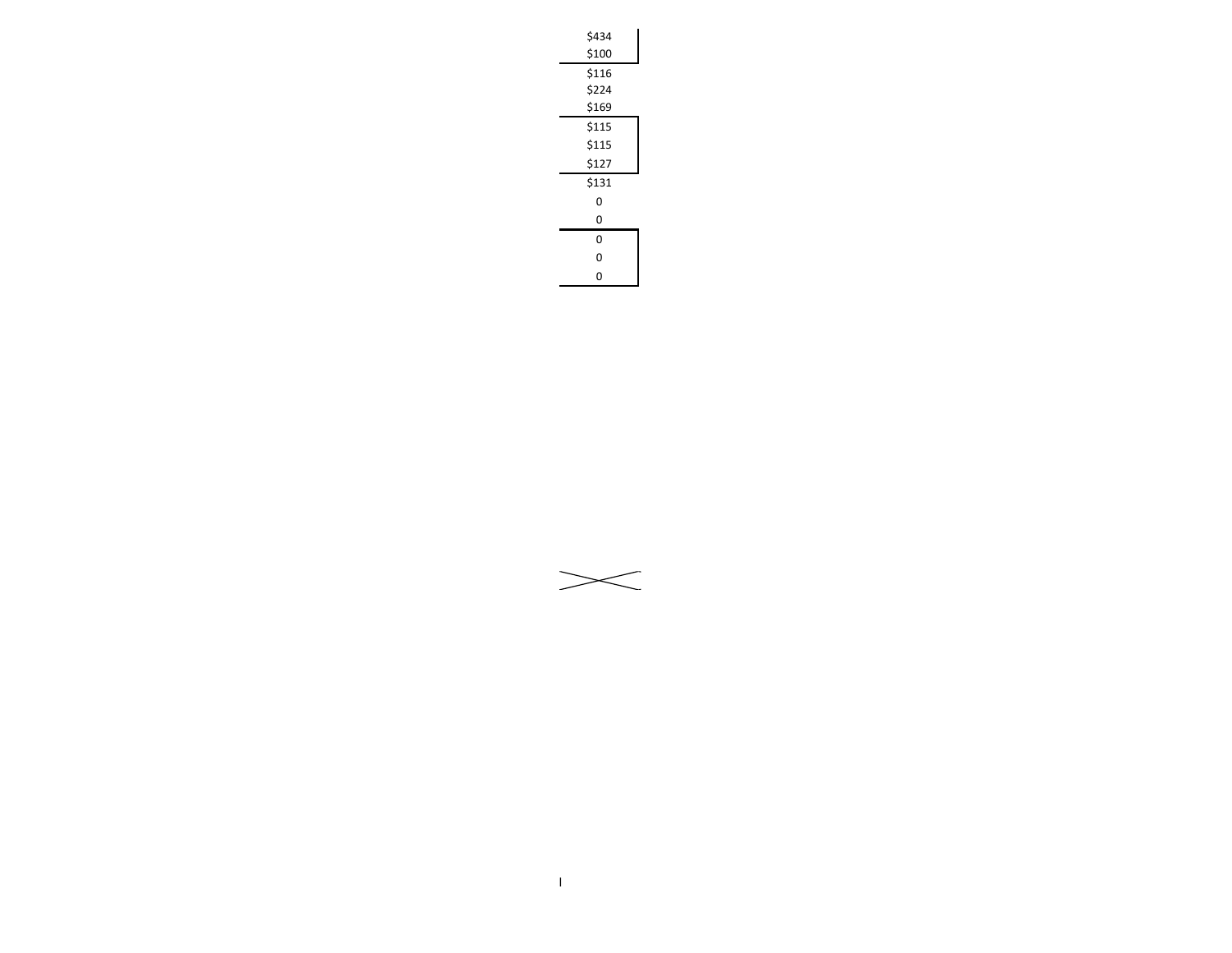| Club<br>verage<br>N<br>C<br>∶ontribution<br>to TRF AF |
|-------------------------------------------------------|
| \$126                                                 |
| \$169                                                 |
| \$137                                                 |
| \$116                                                 |
|                                                       |
| New Club Rule                                         |
| \$290                                                 |
| \$290                                                 |
| \$112                                                 |
| \$192                                                 |
| \$143                                                 |
| \$106                                                 |
| \$147                                                 |
| \$126                                                 |
|                                                       |
| \$127                                                 |
| \$223                                                 |
| \$197                                                 |
| \$0                                                   |
| \$127                                                 |
| \$248                                                 |
| \$248                                                 |
| \$137                                                 |
| \$137                                                 |
| \$0                                                   |
| \$125                                                 |
| \$100                                                 |
| \$145                                                 |
| \$154                                                 |
| \$0                                                   |
| \$0                                                   |
| \$0                                                   |
| \$0                                                   |
| \$O                                                   |
| \$0                                                   |
| \$0                                                   |
| \$0                                                   |
| \$0                                                   |
| \$0                                                   |
| \$0                                                   |
| \$0                                                   |